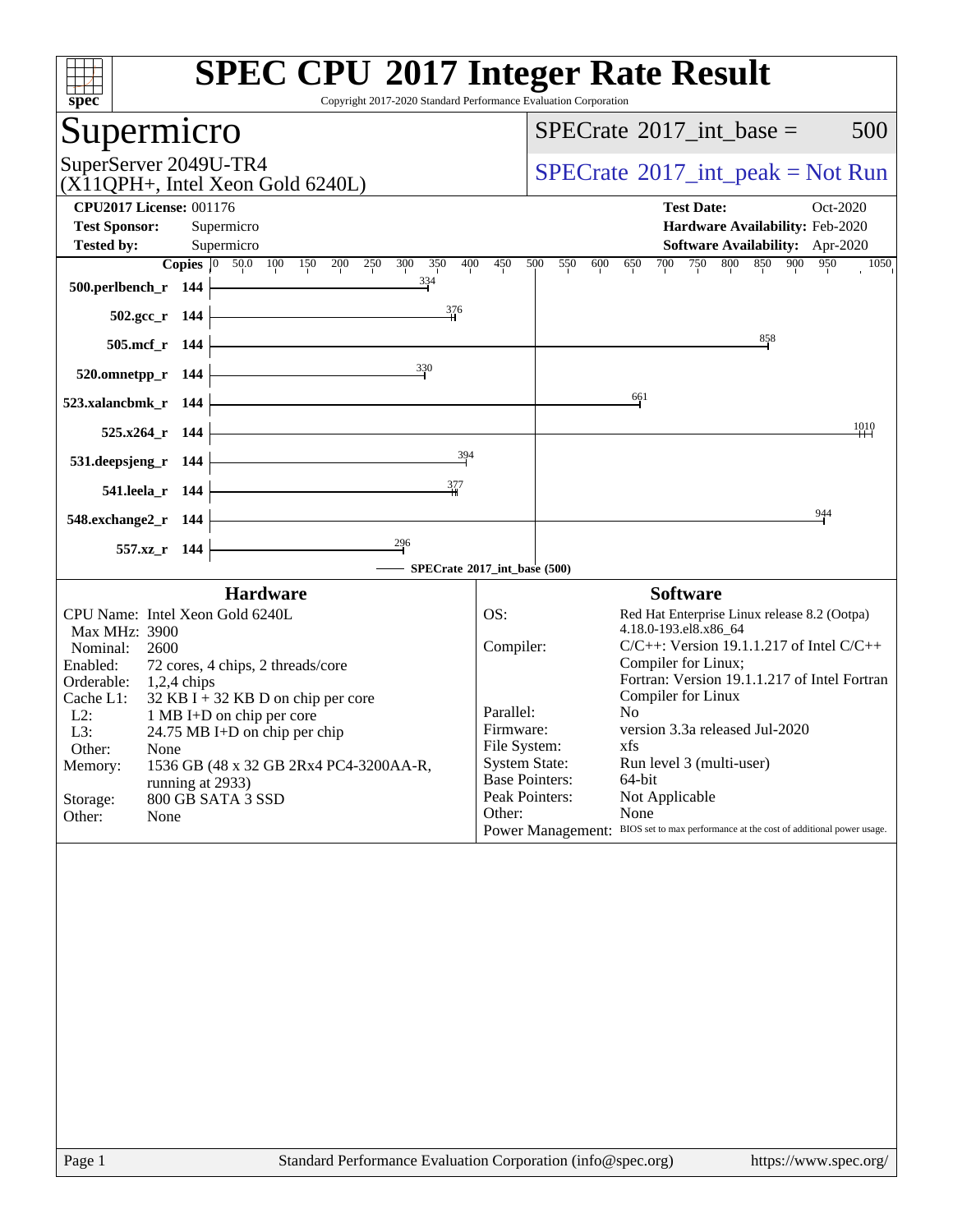

Copyright 2017-2020 Standard Performance Evaluation Corporation

## Supermicro

 $SPECTate^{\circledcirc}2017$  int base = 500

(X11QPH+, Intel Xeon Gold 6240L)

SuperServer 2049U-TR4  $SPECrate^{\circ}2017$  $SPECrate^{\circ}2017$ \_int\_peak = Not Run

**[CPU2017 License:](http://www.spec.org/auto/cpu2017/Docs/result-fields.html#CPU2017License)** 001176 **[Test Date:](http://www.spec.org/auto/cpu2017/Docs/result-fields.html#TestDate)** Oct-2020 **[Test Sponsor:](http://www.spec.org/auto/cpu2017/Docs/result-fields.html#TestSponsor)** Supermicro **[Hardware Availability:](http://www.spec.org/auto/cpu2017/Docs/result-fields.html#HardwareAvailability)** Feb-2020 **[Tested by:](http://www.spec.org/auto/cpu2017/Docs/result-fields.html#Testedby)** Supermicro **[Software Availability:](http://www.spec.org/auto/cpu2017/Docs/result-fields.html#SoftwareAvailability)** Apr-2020

### **[Results Table](http://www.spec.org/auto/cpu2017/Docs/result-fields.html#ResultsTable)**

|                                                 | <b>Base</b>   |                |       |                |       | <b>Peak</b>    |             |               |                |              |                |              |                |              |
|-------------------------------------------------|---------------|----------------|-------|----------------|-------|----------------|-------------|---------------|----------------|--------------|----------------|--------------|----------------|--------------|
| <b>Benchmark</b>                                | <b>Copies</b> | <b>Seconds</b> | Ratio | <b>Seconds</b> | Ratio | <b>Seconds</b> | Ratio       | <b>Copies</b> | <b>Seconds</b> | <b>Ratio</b> | <b>Seconds</b> | <b>Ratio</b> | <b>Seconds</b> | <b>Ratio</b> |
| 500.perlbench_r                                 | 144           | 684            | 335   | 687            | 334   | 686            | 334         |               |                |              |                |              |                |              |
| $502.\text{gcc\_r}$                             | 144           | 541            | 377   | 543            | 376   | 550            | 371         |               |                |              |                |              |                |              |
| $505$ .mcf r                                    | 144           | 271            | 858   | 272            | 857   | 271            | 859         |               |                |              |                |              |                |              |
| 520.omnetpp_r                                   | 144           | 573            | 330   | 574            | 329   | 572            | 330         |               |                |              |                |              |                |              |
| 523.xalancbmk r                                 | 144           | 230            | 661   | 230            | 661   | 230            | 660         |               |                |              |                |              |                |              |
| 525.x264 r                                      | 144           | 248            | 1020  | 253            | 998   | 251            | <b>1010</b> |               |                |              |                |              |                |              |
| 531.deepsjeng_r                                 | 144           | 419            | 394   | 419            | 394   | 420            | 393         |               |                |              |                |              |                |              |
| 541.leela_r                                     | 144           | 628            | 380   | 632            | 377   | 640            | 373         |               |                |              |                |              |                |              |
| 548.exchange2_r                                 | 144           | 400            | 944   | 400            | 944   | 400            | 944         |               |                |              |                |              |                |              |
| 557.xz r                                        | 144           | 523            | 297   | 526            | 296   | 526            | 296         |               |                |              |                |              |                |              |
| $SPECrate^{\circ}2017$ int base =<br>500        |               |                |       |                |       |                |             |               |                |              |                |              |                |              |
| $SPECrate^*2017\_int\_peak =$<br><b>Not Run</b> |               |                |       |                |       |                |             |               |                |              |                |              |                |              |

Results appear in the [order in which they were run](http://www.spec.org/auto/cpu2017/Docs/result-fields.html#RunOrder). Bold underlined text [indicates a median measurement](http://www.spec.org/auto/cpu2017/Docs/result-fields.html#Median).

### **[Compiler Notes](http://www.spec.org/auto/cpu2017/Docs/result-fields.html#CompilerNotes)**

The inconsistent Compiler version information under Compiler Version section is due to a discrepancy in Intel Compiler. The correct version of C/C++ compiler is: Version 19.1.1.217 Build 20200306 Compiler for Linux The correct version of Fortran compiler is: Version 19.1.1.217 Build 20200306 Compiler for Linux

### **[Submit Notes](http://www.spec.org/auto/cpu2017/Docs/result-fields.html#SubmitNotes)**

 The numactl mechanism was used to bind copies to processors. The config file option 'submit' was used to generate numactl commands to bind each copy to a specific processor. For details, please see the config file.

### **[Operating System Notes](http://www.spec.org/auto/cpu2017/Docs/result-fields.html#OperatingSystemNotes)**

Stack size set to unlimited using "ulimit -s unlimited"

### **[Environment Variables Notes](http://www.spec.org/auto/cpu2017/Docs/result-fields.html#EnvironmentVariablesNotes)**

Environment variables set by runcpu before the start of the run: LD\_LIBRARY\_PATH = "/home/cpu2017/lib/intel64:/home/cpu2017/lib/ia32:/home/cpu2017/je5.0.1- 32" MALLOC\_CONF = "retain:true"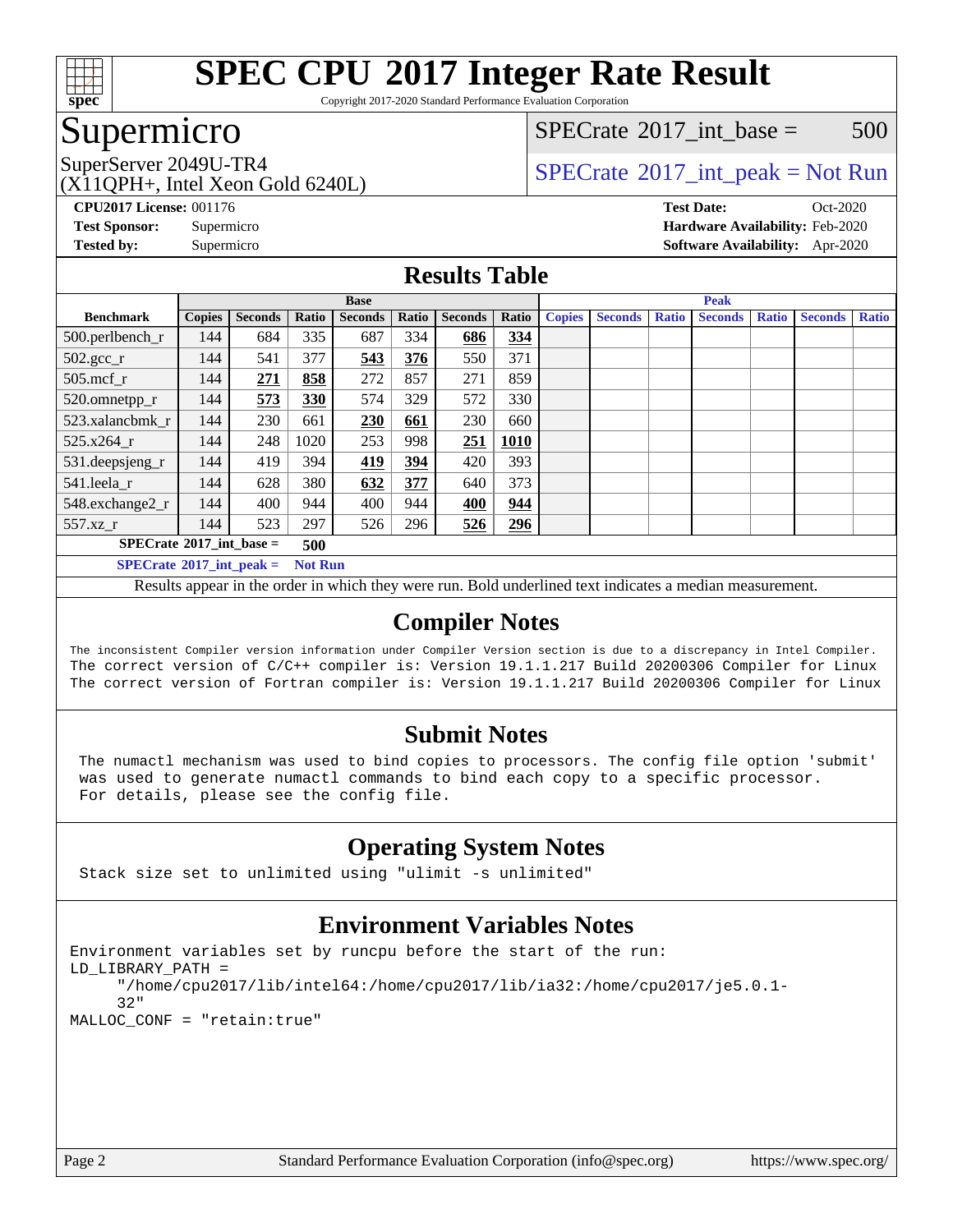

Copyright 2017-2020 Standard Performance Evaluation Corporation

### Supermicro

 $SPECTate^{\circledcirc}2017$  int base = 500

(X11QPH+, Intel Xeon Gold 6240L)

SuperServer 2049U-TR4  $SPECrate^{\circ}2017$  $SPECrate^{\circ}2017$ \_int\_peak = Not Run

**[Tested by:](http://www.spec.org/auto/cpu2017/Docs/result-fields.html#Testedby)** Supermicro **[Software Availability:](http://www.spec.org/auto/cpu2017/Docs/result-fields.html#SoftwareAvailability)** Apr-2020

**[CPU2017 License:](http://www.spec.org/auto/cpu2017/Docs/result-fields.html#CPU2017License)** 001176 **[Test Date:](http://www.spec.org/auto/cpu2017/Docs/result-fields.html#TestDate)** Oct-2020 **[Test Sponsor:](http://www.spec.org/auto/cpu2017/Docs/result-fields.html#TestSponsor)** Supermicro **[Hardware Availability:](http://www.spec.org/auto/cpu2017/Docs/result-fields.html#HardwareAvailability)** Feb-2020

#### **[General Notes](http://www.spec.org/auto/cpu2017/Docs/result-fields.html#GeneralNotes)**

 Binaries compiled on a system with 1x Intel Core i9-7980XE CPU + 64GB RAM memory using Redhat Enterprise Linux 8.0 Transparent Huge Pages enabled by default Prior to runcpu invocation Filesystem page cache synced and cleared with: sync; echo 3> /proc/sys/vm/drop\_caches runcpu command invoked through numactl i.e.: numactl --interleave=all runcpu <etc>

 NA: The test sponsor attests, as of date of publication, that CVE-2017-5754 (Meltdown) is mitigated in the system as tested and documented. Yes: The test sponsor attests, as of date of publication, that CVE-2017-5753 (Spectre variant 1) is mitigated in the system as tested and documented. Yes: The test sponsor attests, as of date of publication, that CVE-2017-5715 (Spectre variant 2) is mitigated in the system as tested and documented.

### **[Platform Notes](http://www.spec.org/auto/cpu2017/Docs/result-fields.html#PlatformNotes)**

 BIOS Settings: Power Technology = Custom Power Performance Tuning = BIOS Controls EPB ENERGY\_PERF\_BIAS\_CFG mode = Maximum Performance Super Performance = Enable Stale AtoS = Enable Patrol Scrub = Disable Intel Virtualization Technology = Disable SNC = Enable LLC Dead Line Alloc = Disable Enhanced Halt State (C1E) = Disable IMC Interleaving = 1-way Interleave Sysinfo program /home/cpu2017/bin/sysinfo Rev: r6365 of 2019-08-21 295195f888a3d7edb1e6e46a485a0011 running on 171-109.pnet Tue Oct 20 14:14:15 2020 SUT (System Under Test) info as seen by some common utilities. For more information on this section, see <https://www.spec.org/cpu2017/Docs/config.html#sysinfo> From /proc/cpuinfo model name : Intel(R) Xeon(R) Gold 6240L CPU @ 2.60GHz 4 "physical id"s (chips) 144 "processors" cores, siblings (Caution: counting these is hw and system dependent. The following excerpts from /proc/cpuinfo might not be reliable. Use with caution.) cpu cores : 18

**(Continued on next page)**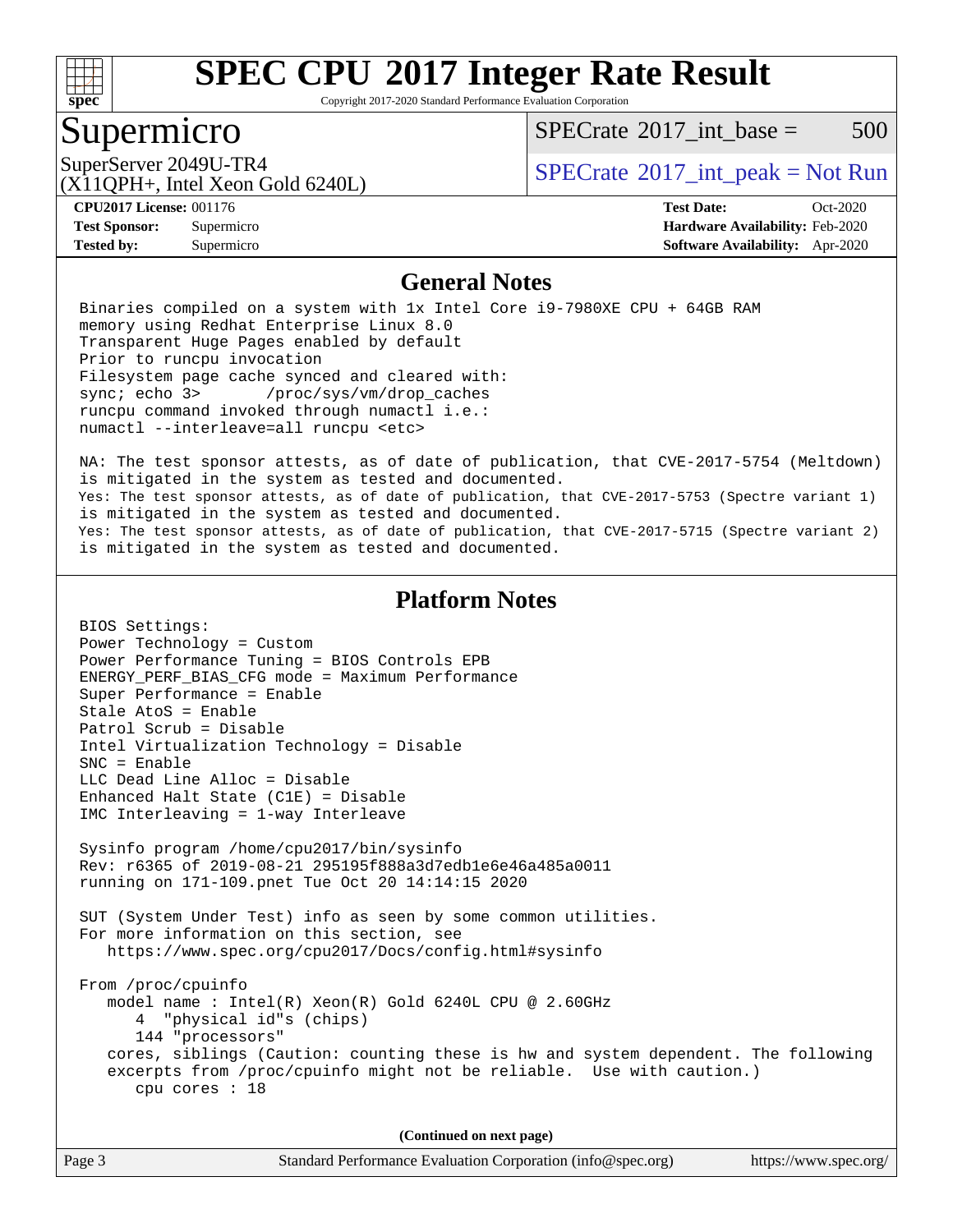

Copyright 2017-2020 Standard Performance Evaluation Corporation

### Supermicro

 $SPECTate^{\circledcirc}2017$  int base = 500

(X11QPH+, Intel Xeon Gold 6240L)

SuperServer 2049U-TR4  $SPECrate^{\circ}2017$  $SPECrate^{\circ}2017$ \_int\_peak = Not Run

**[Tested by:](http://www.spec.org/auto/cpu2017/Docs/result-fields.html#Testedby)** Supermicro **[Software Availability:](http://www.spec.org/auto/cpu2017/Docs/result-fields.html#SoftwareAvailability)** Apr-2020

**[CPU2017 License:](http://www.spec.org/auto/cpu2017/Docs/result-fields.html#CPU2017License)** 001176 **[Test Date:](http://www.spec.org/auto/cpu2017/Docs/result-fields.html#TestDate)** Oct-2020 **[Test Sponsor:](http://www.spec.org/auto/cpu2017/Docs/result-fields.html#TestSponsor)** Supermicro **[Hardware Availability:](http://www.spec.org/auto/cpu2017/Docs/result-fields.html#HardwareAvailability)** Feb-2020

### **[Platform Notes \(Continued\)](http://www.spec.org/auto/cpu2017/Docs/result-fields.html#PlatformNotes)**

Page 4 Standard Performance Evaluation Corporation [\(info@spec.org\)](mailto:info@spec.org) <https://www.spec.org/> siblings : 36 physical 0: cores 0 1 2 3 4 8 9 10 11 16 17 18 19 20 24 25 26 27 physical 1: cores 0 1 2 3 4 8 9 10 11 16 17 18 19 20 24 25 26 27 physical 2: cores 0 1 2 3 4 8 9 10 11 16 17 18 19 20 24 25 26 27 physical 3: cores 0 1 2 3 4 8 9 10 11 16 17 18 19 20 24 25 26 27 From lscpu: Architecture: x86\_64 CPU op-mode(s): 32-bit, 64-bit Byte Order: Little Endian  $CPU(s):$  144 On-line CPU(s) list: 0-143 Thread(s) per core: 2 Core(s) per socket: 18 Socket(s): 4 NUMA node(s): 8 Vendor ID: GenuineIntel CPU family: 6 Model: 85<br>Model name: 1n Intel(R) Xeon(R) Gold 6240L CPU @ 2.60GHz Stepping: 7 CPU MHz: 1435.743 CPU max MHz: 3900.0000 CPU min MHz: 1000.0000 BogoMIPS: 5200.00 Virtualization: VT-x L1d cache: 32K L1i cache: 32K L2 cache: 1024K L3 cache: 25344K NUMA node0 CPU(s): 0-2,5,6,9,10,14,15,72-74,77,78,81,82,86,87 NUMA node1 CPU(s): 3,4,7,8,11-13,16,17,75,76,79,80,83-85,88,89 NUMA node2 CPU(s): 18-20,23,24,27,28,32,33,90-92,95,96,99,100,104,105 NUMA node3 CPU(s): 21,22,25,26,29-31,34,35,93,94,97,98,101-103,106,107 NUMA node4 CPU(s): 36-38,41,42,45,46,50,51,108-110,113,114,117,118,122,123 NUMA node5 CPU(s): 39,40,43,44,47-49,52,53,111,112,115,116,119-121,124,125 NUMA node6 CPU(s): 54-56,59,60,63,64,68,69,126-128,131,132,135,136,140,141 NUMA node7 CPU(s): 57,58,61,62,65-67,70,71,129,130,133,134,137-139,142,143 Flags: fpu vme de pse tsc msr pae mce cx8 apic sep mtrr pge mca cmov pat pse36 clflush dts acpi mmx fxsr sse sse2 ss ht tm pbe syscall nx pdpe1gb rdtscp lm constant\_tsc art arch\_perfmon pebs bts rep\_good nopl xtopology nonstop\_tsc cpuid aperfmperf pni pclmulqdq dtes64 monitor ds\_cpl vmx smx est tm2 ssse3 sdbg fma cx16 xtpr pdcm pcid dca sse4\_1 sse4\_2 x2apic movbe popcnt tsc\_deadline\_timer aes xsave avx f16c rdrand lahf\_lm abm 3dnowprefetch cpuid\_fault epb cat\_l3 cdp\_l3 invpcid\_single intel\_ppin ssbd mba ibrs ibpb stibp ibrs\_enhanced tpr\_shadow vnmi flexpriority ept vpid fsgsbase tsc\_adjust bmi1 hle avx2 smep bmi2 erms invpcid rtm cqm mpx rdt\_a avx512f avx512dq rdseed adx smap clflushopt clwb intel\_pt avx512cd **(Continued on next page)**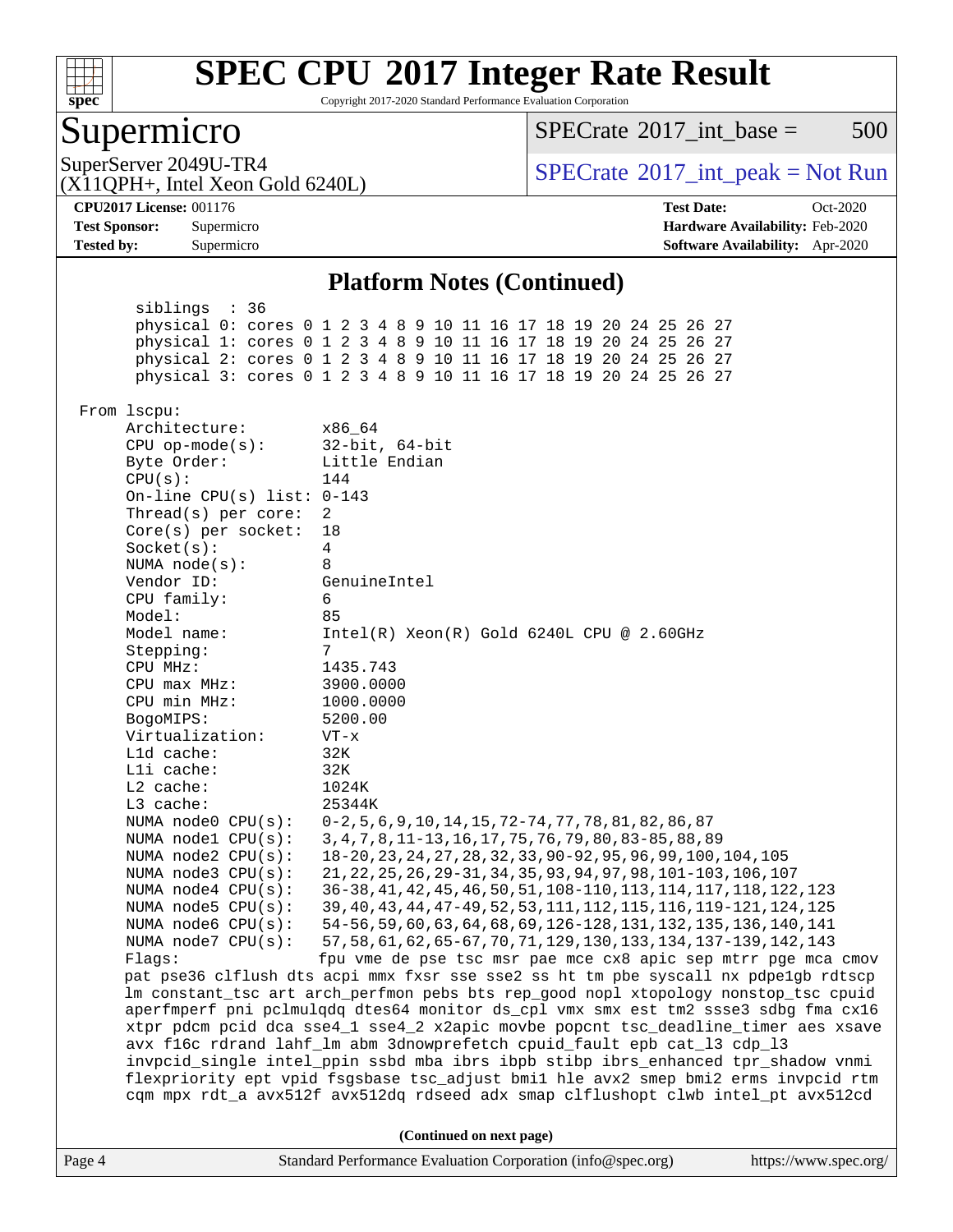

Copyright 2017-2020 Standard Performance Evaluation Corporation

### Supermicro

 $SPECTate^{\circledcirc}2017$  int base = 500

(X11QPH+, Intel Xeon Gold 6240L)

SuperServer 2049U-TR4  $SPECrate^{\circ}2017$  $SPECrate^{\circ}2017$ \_int\_peak = Not Run

**[Tested by:](http://www.spec.org/auto/cpu2017/Docs/result-fields.html#Testedby)** Supermicro **[Software Availability:](http://www.spec.org/auto/cpu2017/Docs/result-fields.html#SoftwareAvailability)** Apr-2020

**[CPU2017 License:](http://www.spec.org/auto/cpu2017/Docs/result-fields.html#CPU2017License)** 001176 **[Test Date:](http://www.spec.org/auto/cpu2017/Docs/result-fields.html#TestDate)** Oct-2020 **[Test Sponsor:](http://www.spec.org/auto/cpu2017/Docs/result-fields.html#TestSponsor)** Supermicro **[Hardware Availability:](http://www.spec.org/auto/cpu2017/Docs/result-fields.html#HardwareAvailability)** Feb-2020

#### **[Platform Notes \(Continued\)](http://www.spec.org/auto/cpu2017/Docs/result-fields.html#PlatformNotes)**

 avx512bw avx512vl xsaveopt xsavec xgetbv1 xsaves cqm\_llc cqm\_occup\_llc cqm\_mbm\_total cqm\_mbm\_local dtherm ida arat pln pts pku ospke avx512\_vnni md\_clear flush\_l1d arch\_capabilities

 /proc/cpuinfo cache data cache size : 25344 KB

Page 5 Standard Performance Evaluation Corporation [\(info@spec.org\)](mailto:info@spec.org) <https://www.spec.org/> From numactl --hardware WARNING: a numactl 'node' might or might not correspond to a physical chip. available: 8 nodes (0-7) node 0 cpus: 0 1 2 5 6 9 10 14 15 72 73 74 77 78 81 82 86 87 node 0 size: 192117 MB node 0 free: 189753 MB node 1 cpus: 3 4 7 8 11 12 13 16 17 75 76 79 80 83 84 85 88 89 node 1 size: 193531 MB node 1 free: 191821 MB node 2 cpus: 18 19 20 23 24 27 28 32 33 90 91 92 95 96 99 100 104 105 node 2 size: 193531 MB node 2 free: 191867 MB node 3 cpus: 21 22 25 26 29 30 31 34 35 93 94 97 98 101 102 103 106 107 node 3 size: 193531 MB node 3 free: 188344 MB node 4 cpus: 36 37 38 41 42 45 46 50 51 108 109 110 113 114 117 118 122 123 node 4 size: 193504 MB node 4 free: 191836 MB node 5 cpus: 39 40 43 44 47 48 49 52 53 111 112 115 116 119 120 121 124 125 node 5 size: 193531 MB node 5 free: 191533 MB node 6 cpus: 54 55 56 59 60 63 64 68 69 126 127 128 131 132 135 136 140 141 node 6 size: 193531 MB node 6 free: 191854 MB node 7 cpus: 57 58 61 62 65 66 67 70 71 129 130 133 134 137 138 139 142 143 node 7 size: 193529 MB node 7 free: 191869 MB node distances: node 0 1 2 3 4 5 6 7 0: 10 11 21 21 21 21 21 21 1: 11 10 21 21 21 21 21 21 2: 21 21 10 11 21 21 21 21 3: 21 21 11 10 21 21 21 21  $4: 21 21$  5: 21 21 21 21 11 10 21 21 6: 21 21 21 21 21 21 10 11 7: 21 21 21 21 21 21 11 10 From /proc/meminfo MemTotal: 1583933828 kB **(Continued on next page)**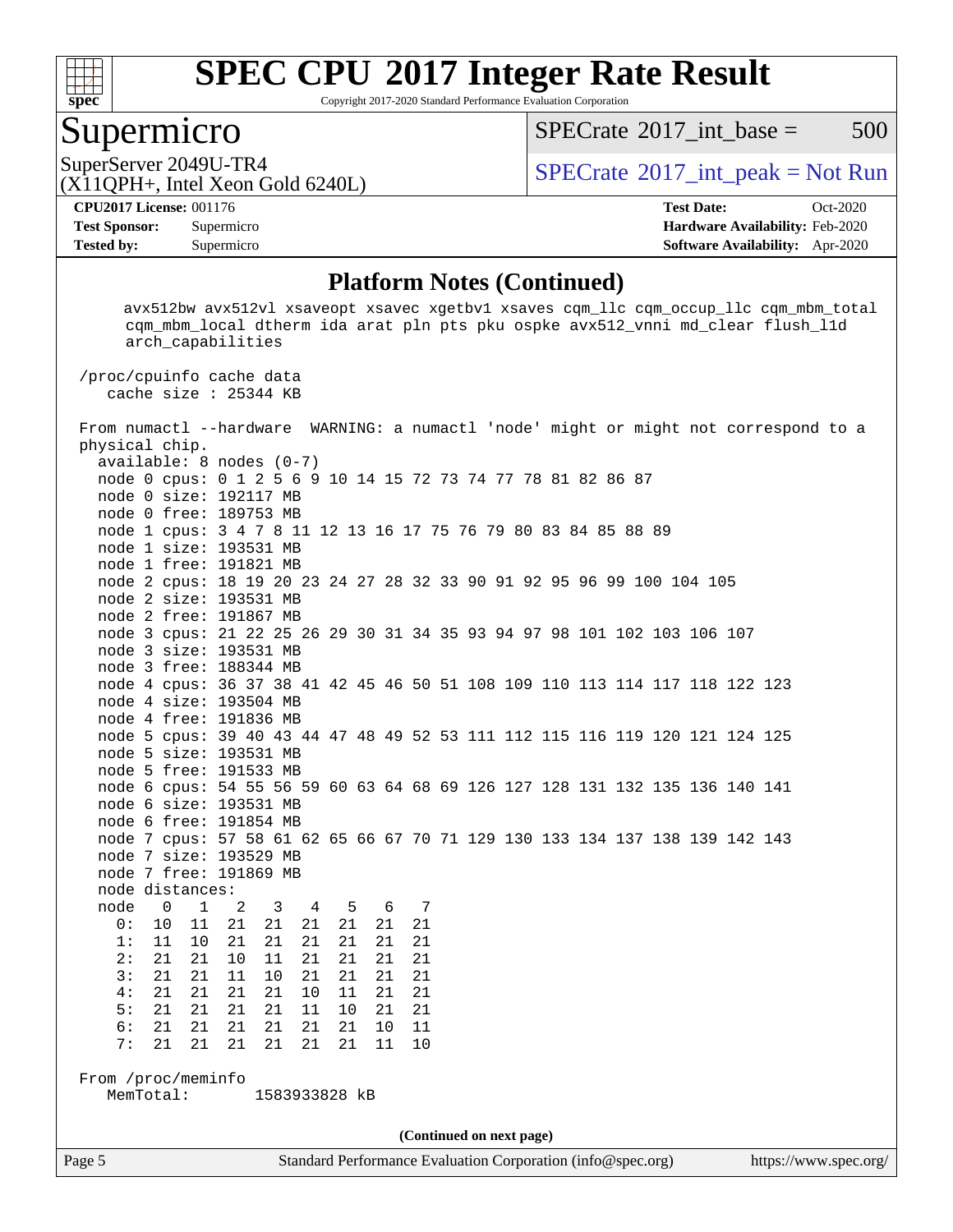

Copyright 2017-2020 Standard Performance Evaluation Corporation

### Supermicro

 $SPECTate^{\circledcirc}2017$  int base = 500

(X11QPH+, Intel Xeon Gold 6240L)

SuperServer 2049U-TR4  $SPECrate^{\circ}2017$  $SPECrate^{\circ}2017$ \_int\_peak = Not Run

**[Tested by:](http://www.spec.org/auto/cpu2017/Docs/result-fields.html#Testedby)** Supermicro **[Software Availability:](http://www.spec.org/auto/cpu2017/Docs/result-fields.html#SoftwareAvailability)** Apr-2020

**[CPU2017 License:](http://www.spec.org/auto/cpu2017/Docs/result-fields.html#CPU2017License)** 001176 **[Test Date:](http://www.spec.org/auto/cpu2017/Docs/result-fields.html#TestDate)** Oct-2020 **[Test Sponsor:](http://www.spec.org/auto/cpu2017/Docs/result-fields.html#TestSponsor)** Supermicro **[Hardware Availability:](http://www.spec.org/auto/cpu2017/Docs/result-fields.html#HardwareAvailability)** Feb-2020

#### **[Platform Notes \(Continued\)](http://www.spec.org/auto/cpu2017/Docs/result-fields.html#PlatformNotes)**

 HugePages\_Total: 0 Hugepagesize: 2048 kB From /etc/\*release\* /etc/\*version\* os-release: NAME="Red Hat Enterprise Linux" VERSION="8.2 (Ootpa)" ID="rhel" ID\_LIKE="fedora" VERSION\_ID="8.2" PLATFORM\_ID="platform:el8" PRETTY\_NAME="Red Hat Enterprise Linux 8.2 (Ootpa)" ANSI\_COLOR="0;31" redhat-release: Red Hat Enterprise Linux release 8.2 (Ootpa) system-release: Red Hat Enterprise Linux release 8.2 (Ootpa) system-release-cpe: cpe:/o:redhat:enterprise\_linux:8.2:ga uname -a: Linux 171-109.pnet 4.18.0-193.el8.x86\_64 #1 SMP Fri Mar 27 14:35:58 UTC 2020 x86\_64 x86\_64 x86\_64 GNU/Linux Kernel self-reported vulnerability status: itlb multihit:  $KVM:$  Vulnerable CVE-2018-3620 (L1 Terminal Fault): Not affected Microarchitectural Data Sampling: Not affected CVE-2017-5754 (Meltdown): Not affected CVE-2018-3639 (Speculative Store Bypass): Mitigation: Speculative Store Bypass disabled via prctl and seccomp CVE-2017-5753 (Spectre variant 1): Mitigation: usercopy/swapgs barriers and \_\_user pointer sanitization CVE-2017-5715 (Spectre variant 2): Mitigation: Enhanced IBRS, IBPB: conditional, RSB filling tsx\_async\_abort: Mitigation: Clear CPU buffers; SMT vulnerable run-level 3 Oct 19 17:15 SPEC is set to: /home/cpu2017 Filesystem Type Size Used Avail Use% Mounted on /dev/mapper/rhel-home xfs 690G 55G 636G 8% /home From /sys/devices/virtual/dmi/id BIOS: American Megatrends Inc. 3.3a 07/23/2020 Vendor: Supermicro Product: X11QPH+ Product Family: SMC X11 Serial: 123456789 **(Continued on next page)**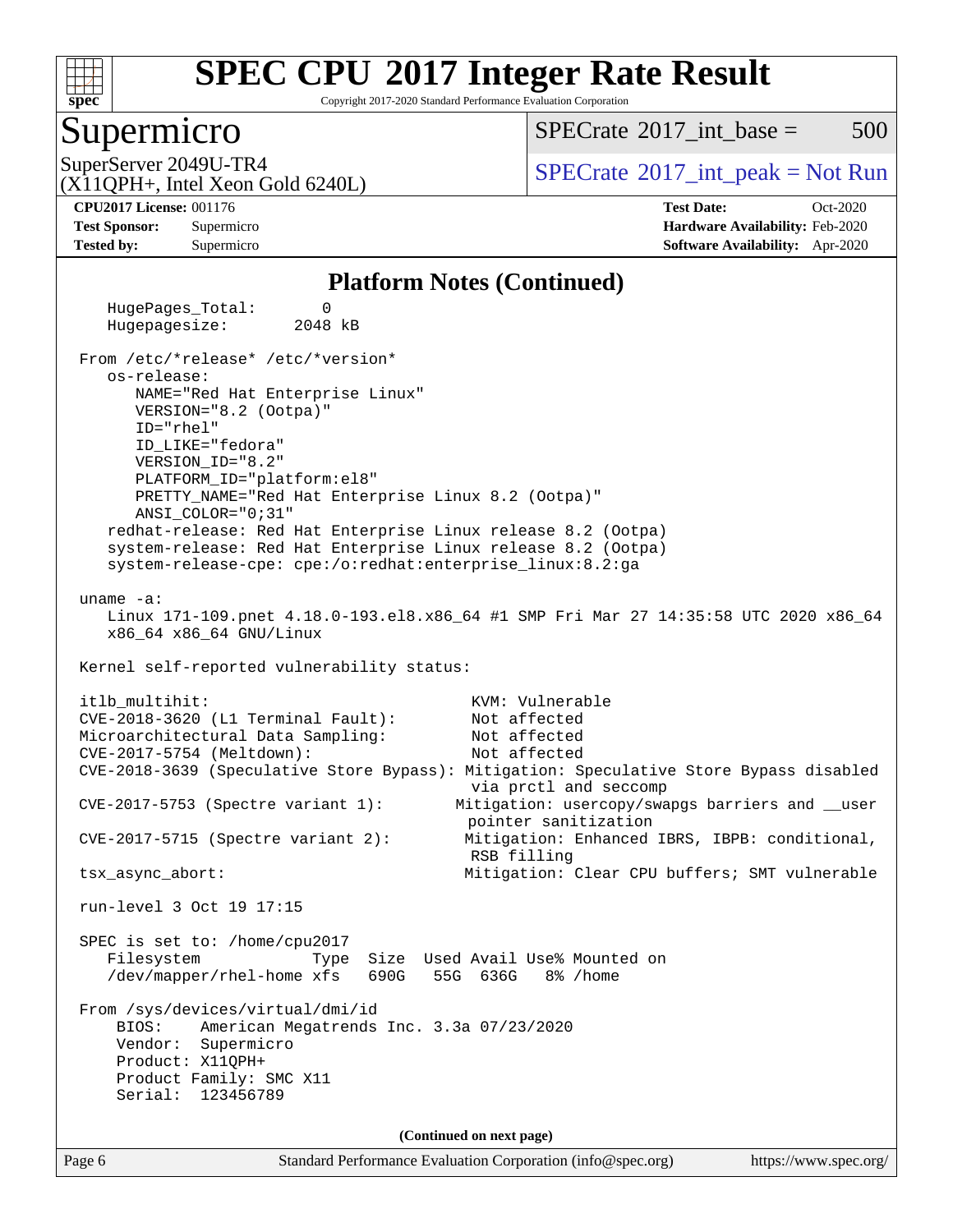

Copyright 2017-2020 Standard Performance Evaluation Corporation

### Supermicro

 $SPECTate^{\circledcirc}2017$  int base = 500

(X11QPH+, Intel Xeon Gold 6240L)

SuperServer 2049U-TR4  $SPECrate^{\circ}2017$  $SPECrate^{\circ}2017$ \_int\_peak = Not Run

**[Tested by:](http://www.spec.org/auto/cpu2017/Docs/result-fields.html#Testedby)** Supermicro **[Software Availability:](http://www.spec.org/auto/cpu2017/Docs/result-fields.html#SoftwareAvailability)** Apr-2020

**[CPU2017 License:](http://www.spec.org/auto/cpu2017/Docs/result-fields.html#CPU2017License)** 001176 **[Test Date:](http://www.spec.org/auto/cpu2017/Docs/result-fields.html#TestDate)** Oct-2020 **[Test Sponsor:](http://www.spec.org/auto/cpu2017/Docs/result-fields.html#TestSponsor)** Supermicro **[Hardware Availability:](http://www.spec.org/auto/cpu2017/Docs/result-fields.html#HardwareAvailability)** Feb-2020

#### **[Platform Notes \(Continued\)](http://www.spec.org/auto/cpu2017/Docs/result-fields.html#PlatformNotes)**

 Additional information from dmidecode follows. WARNING: Use caution when you interpret this section. The 'dmidecode' program reads system data which is "intended to allow hardware to be accurately determined", but the intent may not be met, as there are frequent changes to hardware, firmware, and the "DMTF SMBIOS" standard. Memory:

48x Samsung M393A4K40DB3-CWE 32 GB 2 rank 3200

(End of data from sysinfo program)

#### **[Compiler Version Notes](http://www.spec.org/auto/cpu2017/Docs/result-fields.html#CompilerVersionNotes)**

============================================================================== C  $\vert$  500.perlbench\_r(base) 502.gcc\_r(base) 505.mcf\_r(base) | 525.x264\_r(base) 557.xz\_r(base) ------------------------------------------------------------------------------ Intel(R) C Compiler for applications running on Intel(R) 64, Version 2021.1 NextGen Build 20200304 Copyright (C) 1985-2020 Intel Corporation. All rights reserved. ------------------------------------------------------------------------------ ==============================================================================  $C++$  | 520.omnetpp\_r(base) 523.xalancbmk\_r(base) 531.deepsjeng\_r(base) | 541.leela\_r(base) ------------------------------------------------------------------------------ Intel(R) C++ Compiler for applications running on Intel(R) 64, Version 2021.1 NextGen Build 20200304 Copyright (C) 1985-2020 Intel Corporation. All rights reserved. ------------------------------------------------------------------------------ ============================================================================== Fortran | 548.exchange2\_r(base) ------------------------------------------------------------------------------ Intel(R) Fortran Intel(R) 64 Compiler for applications running on Intel(R) 64, Version 19.1.1.217 Build 20200306 Copyright (C) 1985-2020 Intel Corporation. All rights reserved. ------------------------------------------------------------------------------

# **[Base Compiler Invocation](http://www.spec.org/auto/cpu2017/Docs/result-fields.html#BaseCompilerInvocation)**

[C benchmarks](http://www.spec.org/auto/cpu2017/Docs/result-fields.html#Cbenchmarks):  $i$ cc

[C++ benchmarks:](http://www.spec.org/auto/cpu2017/Docs/result-fields.html#CXXbenchmarks) [icpc](http://www.spec.org/cpu2017/results/res2020q4/cpu2017-20201021-24230.flags.html#user_CXXbase_intel_icpc_c510b6838c7f56d33e37e94d029a35b4a7bccf4766a728ee175e80a419847e808290a9b78be685c44ab727ea267ec2f070ec5dc83b407c0218cded6866a35d07)

**(Continued on next page)**

Page 7 Standard Performance Evaluation Corporation [\(info@spec.org\)](mailto:info@spec.org) <https://www.spec.org/>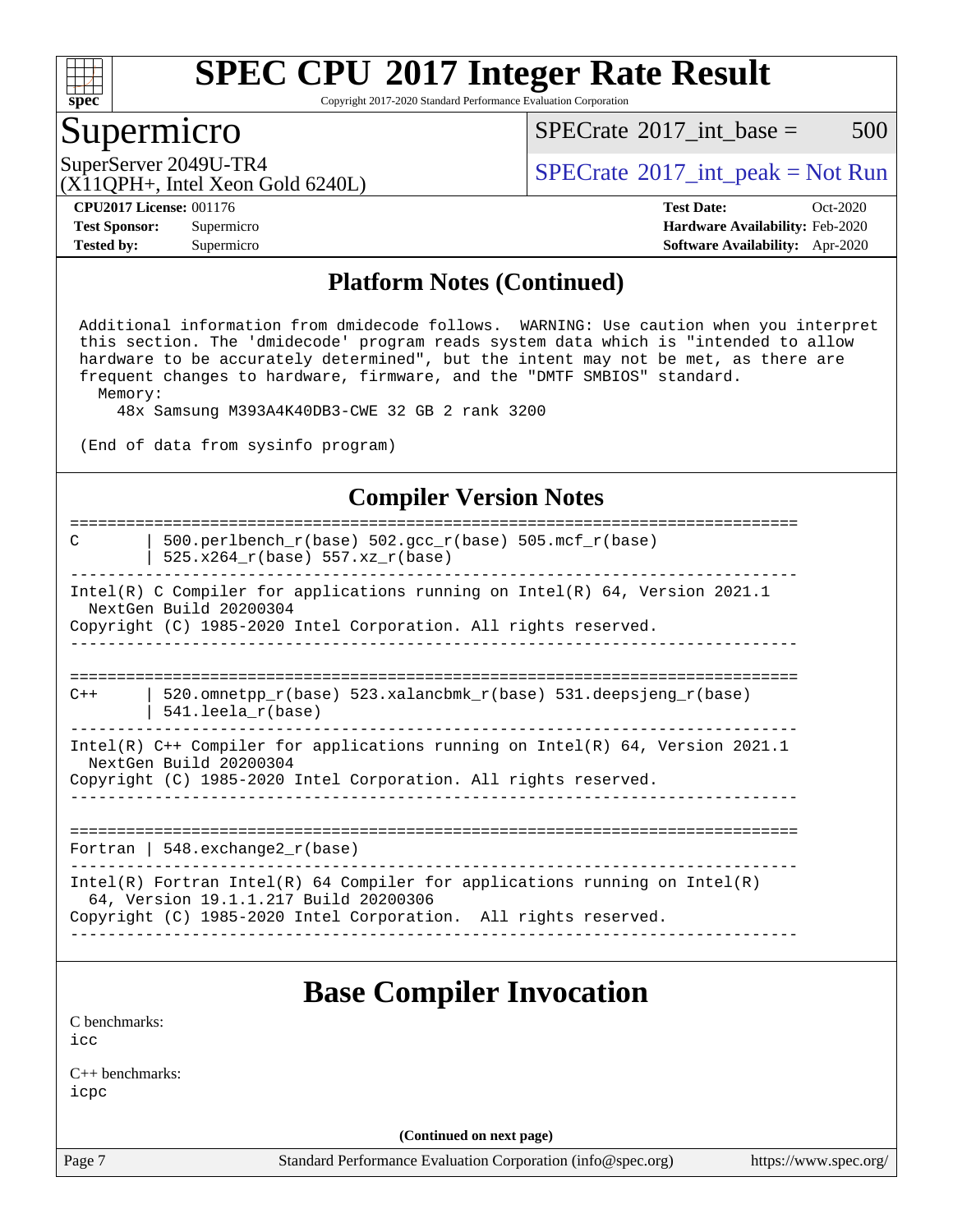

Copyright 2017-2020 Standard Performance Evaluation Corporation

### Supermicro

 $SPECTate^{\circledcirc}2017$  int base = 500

SuperServer 2049U-TR4  $SPECrate^{\circ}2017$  $SPECrate^{\circ}2017$ \_int\_peak = Not Run

(X11QPH+, Intel Xeon Gold 6240L)

**[CPU2017 License:](http://www.spec.org/auto/cpu2017/Docs/result-fields.html#CPU2017License)** 001176 **[Test Date:](http://www.spec.org/auto/cpu2017/Docs/result-fields.html#TestDate)** Oct-2020 **[Test Sponsor:](http://www.spec.org/auto/cpu2017/Docs/result-fields.html#TestSponsor)** Supermicro **[Hardware Availability:](http://www.spec.org/auto/cpu2017/Docs/result-fields.html#HardwareAvailability)** Feb-2020 **[Tested by:](http://www.spec.org/auto/cpu2017/Docs/result-fields.html#Testedby)** Supermicro **[Software Availability:](http://www.spec.org/auto/cpu2017/Docs/result-fields.html#SoftwareAvailability)** Apr-2020

# **[Base Compiler Invocation \(Continued\)](http://www.spec.org/auto/cpu2017/Docs/result-fields.html#BaseCompilerInvocation)**

[Fortran benchmarks](http://www.spec.org/auto/cpu2017/Docs/result-fields.html#Fortranbenchmarks): [ifort](http://www.spec.org/cpu2017/results/res2020q4/cpu2017-20201021-24230.flags.html#user_FCbase_intel_ifort_8111460550e3ca792625aed983ce982f94888b8b503583aa7ba2b8303487b4d8a21a13e7191a45c5fd58ff318f48f9492884d4413fa793fd88dd292cad7027ca)

## **[Base Portability Flags](http://www.spec.org/auto/cpu2017/Docs/result-fields.html#BasePortabilityFlags)**

 500.perlbench\_r: [-DSPEC\\_LP64](http://www.spec.org/cpu2017/results/res2020q4/cpu2017-20201021-24230.flags.html#b500.perlbench_r_basePORTABILITY_DSPEC_LP64) [-DSPEC\\_LINUX\\_X64](http://www.spec.org/cpu2017/results/res2020q4/cpu2017-20201021-24230.flags.html#b500.perlbench_r_baseCPORTABILITY_DSPEC_LINUX_X64) 502.gcc\_r: [-DSPEC\\_LP64](http://www.spec.org/cpu2017/results/res2020q4/cpu2017-20201021-24230.flags.html#suite_basePORTABILITY502_gcc_r_DSPEC_LP64) 505.mcf\_r: [-DSPEC\\_LP64](http://www.spec.org/cpu2017/results/res2020q4/cpu2017-20201021-24230.flags.html#suite_basePORTABILITY505_mcf_r_DSPEC_LP64) 520.omnetpp\_r: [-DSPEC\\_LP64](http://www.spec.org/cpu2017/results/res2020q4/cpu2017-20201021-24230.flags.html#suite_basePORTABILITY520_omnetpp_r_DSPEC_LP64) 523.xalancbmk\_r: [-DSPEC\\_LP64](http://www.spec.org/cpu2017/results/res2020q4/cpu2017-20201021-24230.flags.html#suite_basePORTABILITY523_xalancbmk_r_DSPEC_LP64) [-DSPEC\\_LINUX](http://www.spec.org/cpu2017/results/res2020q4/cpu2017-20201021-24230.flags.html#b523.xalancbmk_r_baseCXXPORTABILITY_DSPEC_LINUX) 525.x264\_r: [-DSPEC\\_LP64](http://www.spec.org/cpu2017/results/res2020q4/cpu2017-20201021-24230.flags.html#suite_basePORTABILITY525_x264_r_DSPEC_LP64) 531.deepsjeng\_r: [-DSPEC\\_LP64](http://www.spec.org/cpu2017/results/res2020q4/cpu2017-20201021-24230.flags.html#suite_basePORTABILITY531_deepsjeng_r_DSPEC_LP64) 541.leela\_r: [-DSPEC\\_LP64](http://www.spec.org/cpu2017/results/res2020q4/cpu2017-20201021-24230.flags.html#suite_basePORTABILITY541_leela_r_DSPEC_LP64) 548.exchange2\_r: [-DSPEC\\_LP64](http://www.spec.org/cpu2017/results/res2020q4/cpu2017-20201021-24230.flags.html#suite_basePORTABILITY548_exchange2_r_DSPEC_LP64) 557.xz\_r: [-DSPEC\\_LP64](http://www.spec.org/cpu2017/results/res2020q4/cpu2017-20201021-24230.flags.html#suite_basePORTABILITY557_xz_r_DSPEC_LP64)

# **[Base Optimization Flags](http://www.spec.org/auto/cpu2017/Docs/result-fields.html#BaseOptimizationFlags)**

#### [C benchmarks](http://www.spec.org/auto/cpu2017/Docs/result-fields.html#Cbenchmarks):

```
-m64 -qnextgen -std=c11
-Wl,-plugin-opt=-x86-branches-within-32B-boundaries -Wl,-z,muldefs
-xCORE-AVX512 -O3 -ffast-math -flto -mfpmath=sse -funroll-loops
-fuse-ld=gold -qopt-mem-layout-trans=4
-L/usr/local/IntelCompiler19/compilers_and_libraries_2020.1.217/linux/compiler/lib/intel64_lin
-lqkmalloc
C++ benchmarks: 
-m64 -qnextgen -Wl,-plugin-opt=-x86-branches-within-32B-boundaries
-Wl,-z,muldefs -xCORE-AVX512 -O3 -ffast-math -flto -mfpmath=sse
-funroll-loops -fuse-ld=gold -qopt-mem-layout-trans=4
-L/usr/local/IntelCompiler19/compilers_and_libraries_2020.1.217/linux/compiler/lib/intel64_lin
-lqkmalloc
Fortran benchmarks: 
-m64 -Wl,-plugin-opt=-x86-branches-within-32B-boundaries -Wl,-z,muldefs
-xCORE-AVX512 -O3 -ipo -no-prec-div -qopt-mem-layout-trans=4
-nostandard-realloc-lhs -align array32byte -auto
-mbranches-within-32B-boundaries
-L/usr/local/IntelCompiler19/compilers_and_libraries_2020.1.217/linux/compiler/lib/intel64_lin
-lqkmalloc
```